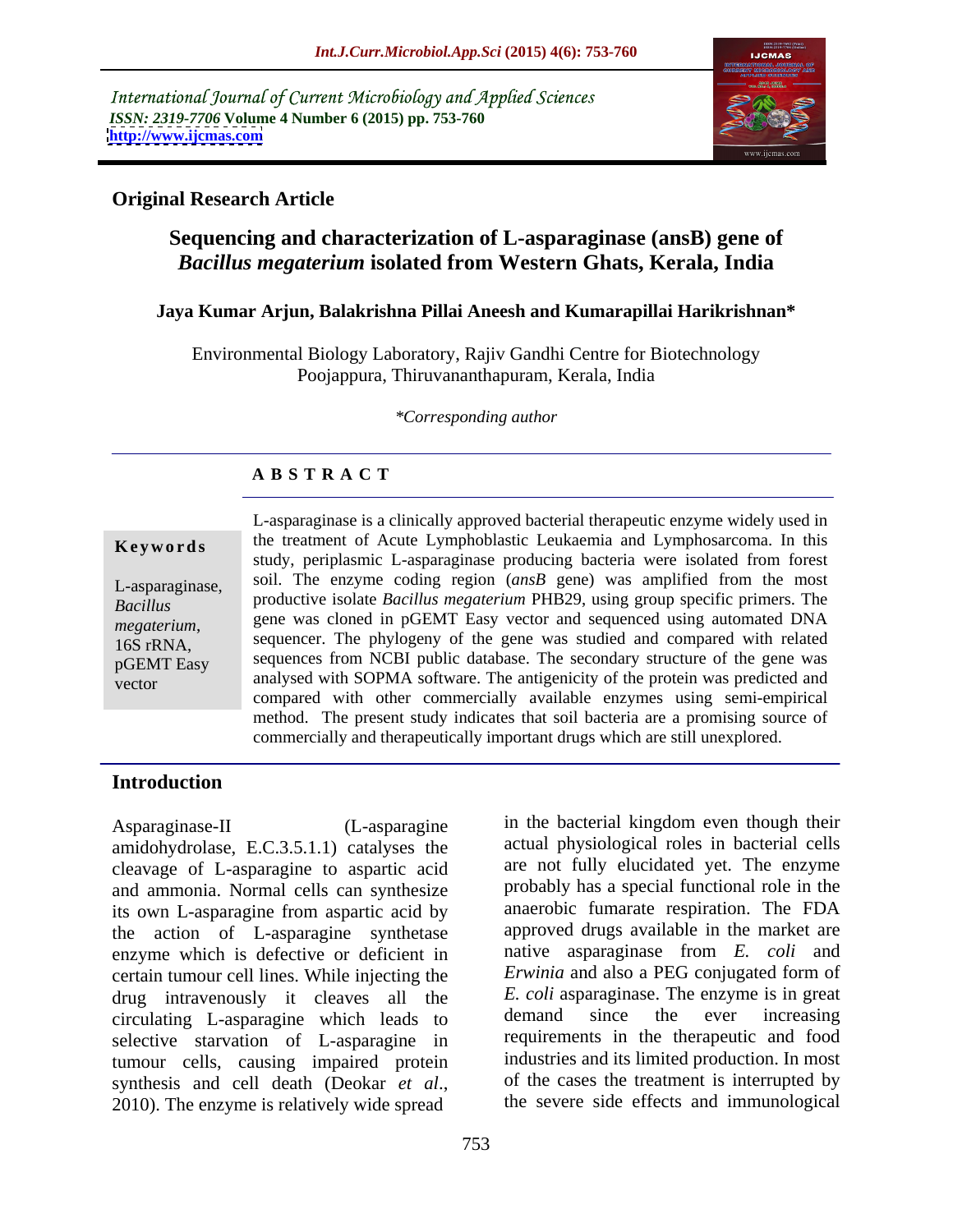Forest soil is one among the most diverse energy source and phenol red as pH natural environmentsw with respect to indicator. microbial assemblage. One gram of forest soil contains an estimated  $4\times10^7$  prokaryotic **Molecular** characterisation and cells (Richter and Markewitz, 1995). A little work has been done in the field of bacterial Keeping all these facts in mind we screened amplified using high fidelity Taq strains producing potential therapeutic and 1492R and size checked by subjected to phylogeny analysis and further soil of Western Ghats region in Kerala is an exotic resource of bacterial diversity which

Western Ghats forest region of with the public database (NCBI-BLASTn). Thiruvananthapuram district Kerala, India. The samples were collected in sterile containers and transported to the laboratory **production** and stored permanently at  $20^{\circ}$ C. The soil was serially diluted up to  $10^{-6}$  and spread plated on nutrient agar plates supplemented the strain PHB29 was confirmed with antifungal agent nystatin to avoid functionally by rapid flask assay method

reactions in patients (Avarmis and Tiwari, fungal growth. The plates were incubated at 2006). So it is worthwhile to explore the room temperature. Bacterial isolates were exotic soil environment of Kerala for L- screened for L-asparaginase production asparaginase with novel properties and using plate diffusion assay as described by better therapeutic activities. Gulati *et al*., (1997) with M9 minimal agar supplemented with L-asparagine as sole indicator.

#### $^7$  probes yotic Melecular shows towards and prokaryotic Molecular characterisation and **Molecular characterisation and identification of the isolate**

therapeutic enzymes from soil The bacterial genomic DNA was isolated microorganisms so far which is not using Wizard genomic DNA purification kit sufficient to explore the myriads of (Promega) and visualized by agarose gel beneficial genes present in microorganisms. electrophoresis. The 16S rRNA gene was the Western Ghats forest soil for bacterial polymerase and with universal primers 27F enzymes. One of the isolates, PHB29 was electrophoresis (Polz *et al*., 1999). PCR was found to be harbouring the periplasmic L- performed in a final volume of 25µL asparaginase gene (*ansB*). The full length containing PCR amplification buffer (1X), gene was successfully amplified from the Hot-Start Taq polymerase (2.5U), dNTPs isolate and sequenced. The sequence was mixture  $(4m)$ ,  $MgCl<sub>2</sub> (2.5m)$  primers characterization using bioinformatics Amplification conditions were, initial software. The study reveals that the forest denaturation at 94<sup>o</sup>C for 3 min followed by harbours hidden treasures in the form of extension of  $72^{\circ}$ C for 10 min. The resulting genes coding for potential biological PCR product was purified with gel molecules. extraction kit (Qiagen). Sequencing reaction **Materials and Methods** Terminator V3.1 cycle sequencing kit, **Isolation of L-asparaginase producing** DNA sequencer. The sequences obtained **bacteria** were viewed with ABI Sequence Scanner The soil samples were collected from the BioEdit V 5.0.6 (Hall, 1999) and compared amplified using high fidelity Taq and 1492R and size checked by (0.4µM) and template DNA (4ng). oC for 3 min followed by 30 cycles at  $94^{\circ}$ C for 1 min,  $54^{\circ}$ C for 1 min,  $^{\circ}$ C for 1 min, 54 $^{\circ}$ C for 1 min,  $\rm{^{\circ}C}$  for 1 min, extension at  $72^{\circ}$ C for 2 min and with a final  $\rm{^{\circ}C}$  for 2 min and with a final <sup>o</sup>C for 10 min. The resulting was carried out using ABI PRISM Big Dye universal primers and AB 3730 automated V.1, compiled and edited using software

## **Rapid flask assay for L-asparaginase production**

-6 and spread The L-asparaginase producing capacity of the strain PHB29 was confirmed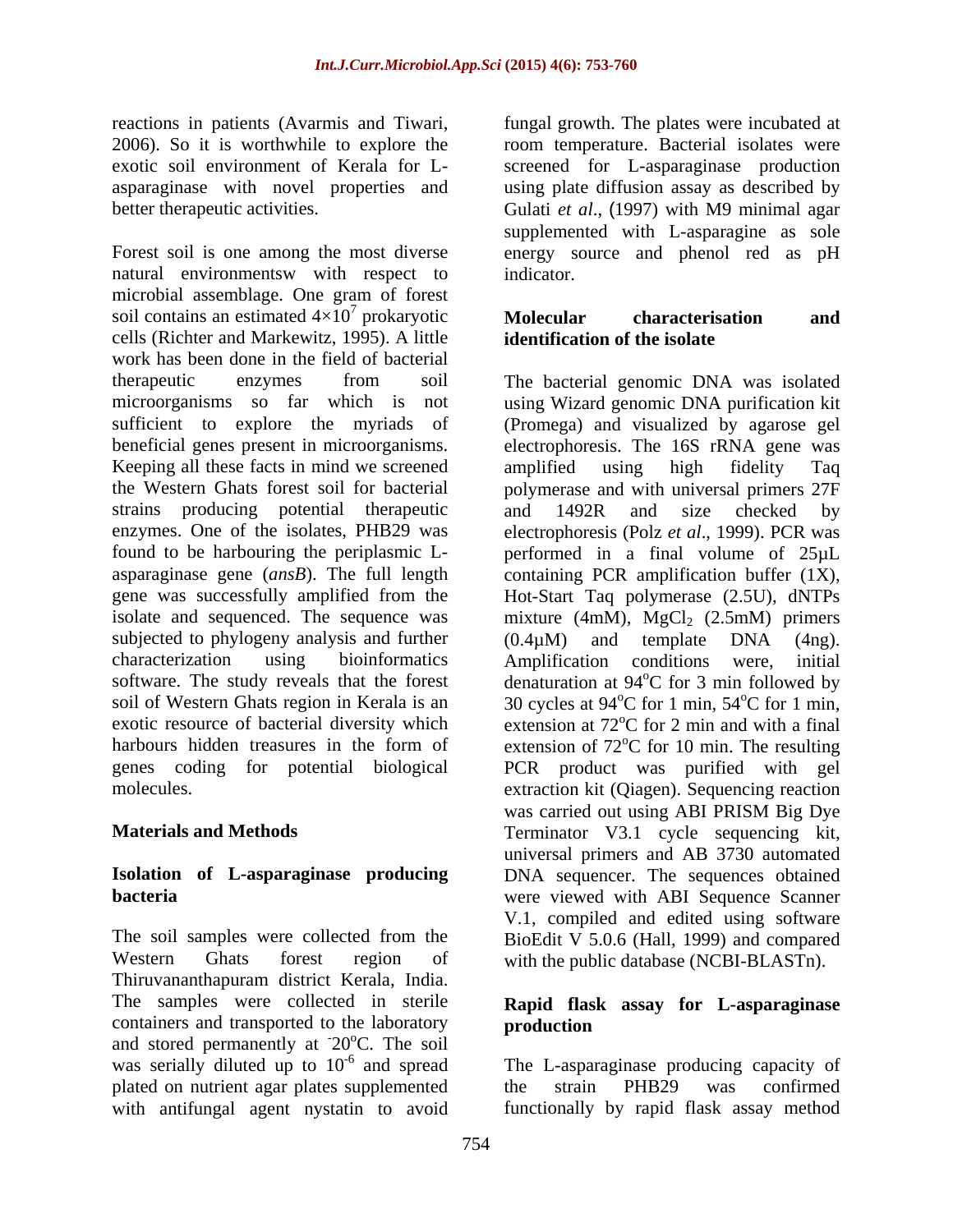medium supplemented with 0.1% phenol red  $al., 1993$ . indicator, 0.1% Glucose and 1% L asparagine as sole energy source.

#### **PCR amplification and characterisation of** *ansB* gene bacteria

The *ansB* gene was amplified from genomic Eighty-three bacterial isolates were screened DNA of PHB29 using primers designed for L-asparaginase production using plate based on the L-asparaginase gene sequences diffusion assay in M9 minimal agar medium from GenBank. PCR was performed in a supplemented with L-asparagine as sole final volume of 50 µL containing PCR energy source and phenol red as pH amplification buffer (1X), Hot-Start Taq polymerase (2.5U), dNTPs mixture (4mM),  $MgCl<sub>2</sub>$  (2.5mM) primers (0.4 $\mu$ M) and<br>template DNA (40ng). Amplification template DNA (40ng). Amplification positive. Among these isolates, PHB29 conditions were, initial denaturation at  $95^{\circ}$ C which showed comparatively higher enzyme for 3 min followed by 30 cycles at  $95^{\circ}$ C for 1 min,  $52^{\circ}$ C for 1 min, extension at  $72^{\circ}$ C for 2 min and with a final extension of  $72^{\circ}$ C for **Molecular characterisation** and 10 min. The resulting PCR product was purified using gel extraction kit (Qiagen) and sequenced with the vector specific The 16S rRNA gene of PHB29 was primers. Sequence homology study of the gene was carried out with *ansB* gene amplicon DNA was gel checked and a single sequences from NCBI database (BLASTx). band at 1500 bp size was visualized (Fig 1).

The protein sequences were multiple aligned 99% similarity with *Bacillus megaterium* and homology analysis was done using QM B1551 and the sequence was submitted BioEdit software. Secondary structure of the to GenBank as *Bacillus megaterium* PHB29 protein was predicted through SOPMA program which determined the role of individual amino acids in the building of the **Rapid flask assay for L-asparaginase**  secondary confirmation of protein (Geourjon production and Deleage, 1995). In the second step the 3D protein structure was predicted by homology modelling using Swiss model media supplemented with L-asparagine as workspace (Arnold *et al*., 2006). The antigenicity of the protein was analysed and indicator. After incubation at 37<sup>o</sup>C for 24 compared by semi-empirical method hrs, colour of the flask was changed from (Kolaskar and Prasad, 1990). The molecular weight and isoelectric point (pI) was

(Jayaramu *et al.*, 2010). The modified M9 predicted using ExPasy tool (Bjellqvist *et al*., 1993).

## **Results and Discussion**

### **Isolation of asparaginase producing bacteria**

oC for activity was selected for further studies. indicator. After incubation, 17 isolates showed pink colouration in agar medium and they were assumed as L-asparaginase

#### <sup>o</sup>C for **Molecular characterisation** and **Molecular characterisation and identification of the isolate**

**Protein structure and antigenicity exercise** triplicates and the sequences were aligned **prediction** and corrected to minimize the errors. The 16S rRNA gene of PHB29 amplified using universal primers. The The 16S rRNA gene was sequenced in BLAST analysis of the sequence showed under the accession number KF056893.

# **production**

The strain was inoculated in M9 minimal sole energy source and phenol red as pH  $^{\circ}$ C for  $24$ yellow to pink (Fig 2).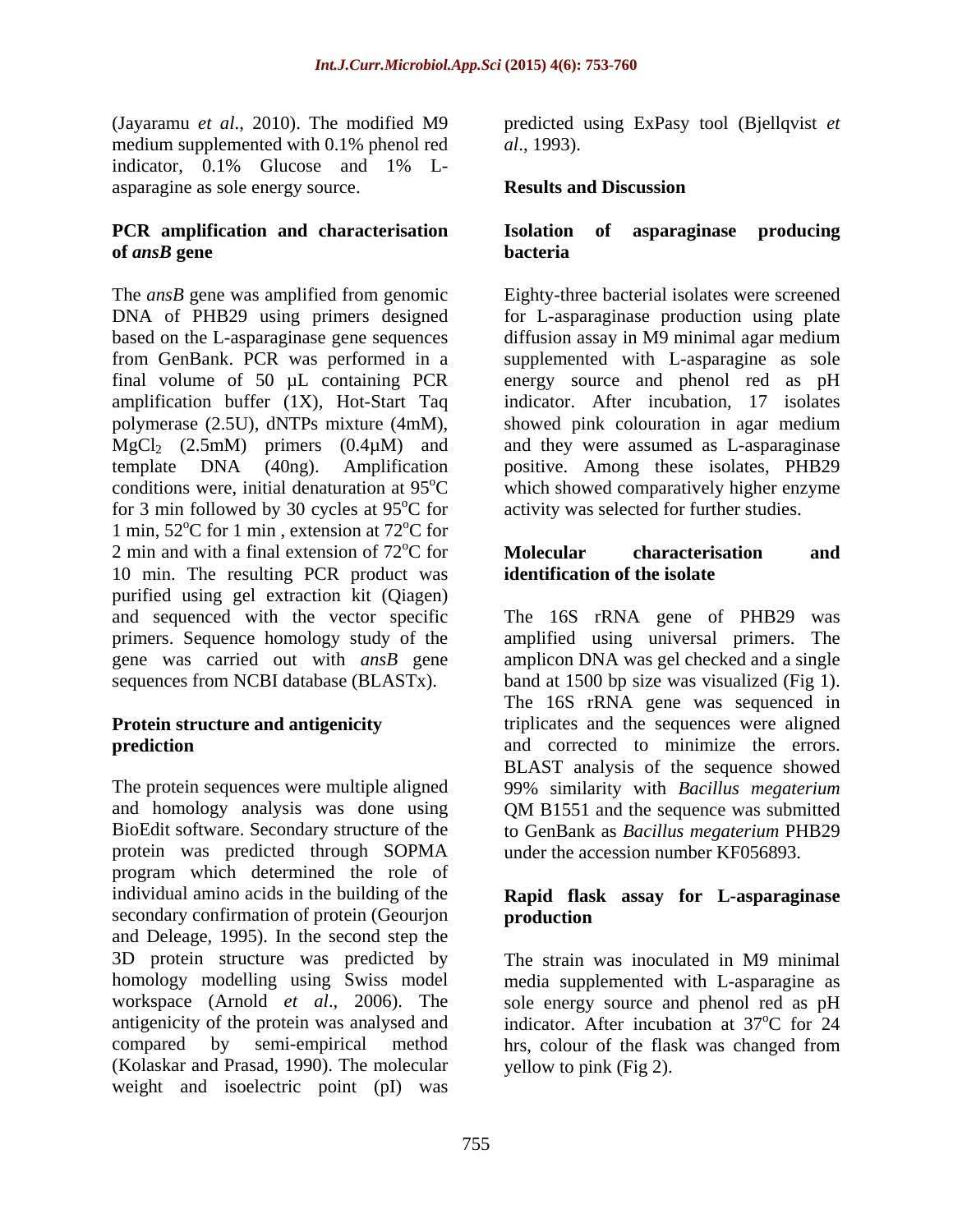# **of** *ansB* **gene**

The full length periplasmic L-asparaginase **Protein structure and antigenicity** gene was successfully amplified from the strain PHB29. The agarose gel consist of the target gene along with some flanking regions (Fig 3). The gene was white screening. The inserts were amplified showed that 31.89% of amino acids are using T7-SP6 promoter primers (Promega) present in the  $\alpha$ -helical region, 25.41% in (Accession no: WP\_013058423). The

**PCR amplification and characterisation** protein sequence alignment is depicted in Fig 4.

#### **Protein structure and antigenicity prediction**

electrophoresis of the amplicon revealed an The ORF responsible for L-asparaginase approximately 1200 bp amplicon which production in *Bacillus megaterium* was cloned into pGEM-T Easy vector (Promega) of *ansB* gene which is 370 amino acids long. and transformed into JM109 cells. The Fig 5 & Fig 6 describe the secondary and positive clones were selected using blue tertiary structures of the protein. The results and sequenced. The full length gene  $\alpha$  extended strands, 10.27% in  $\beta$  turn and sequence was submitted in NCBI database 32.43% present in random coil respectively. under the Accession number KP768443. The The theoretical isoelectric point (pI) and complete gene sequence was 1113 bases in molecular weight of the protein was long which encode the protein sequence of determined through ExPasy tool and was 370 amino acids. The protein sequence found to be 9.23 and 39.5 kDa respectively. showed a maximum similarity of 94% with The antigenicity of the L-asparaginase from L-asparaginase of *Bacillus megaterium* PHB29 was predicted using semi-empirical identified from the clones. The ORF consist of 1113 bases which codes for the monomer showed that 31.89% of amino acids are present in the  $\alpha$ -helical region, 25.41% in The antigenicity of the L-asparaginase from method and the obtained score was 1.032.

**Fig.1** 16S rRNA gene amplified from PHB29 M- 1kb DNA ladder (Fermentas); Lane 1, 2- 16S rRNA gene

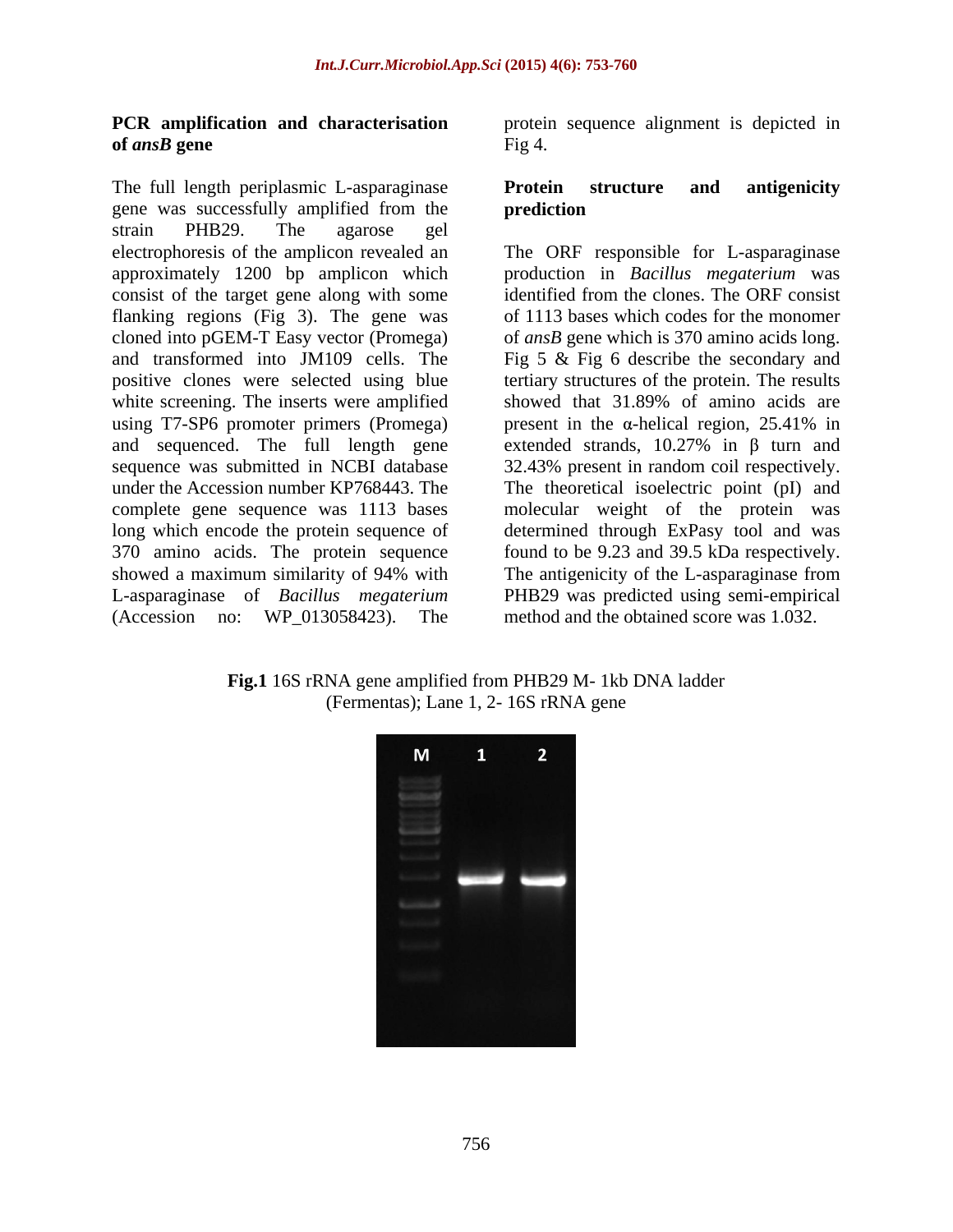#### *Int.J.Curr.Microbiol.App.Sci* **(2015) 4(6): 753-760**

**Fig.2** Rapid flask assay for L-Asparaginase production A- Negative control, B- PHB29



**Fig.3** L-Asparaginase gene amplified from PHB29 M-1kb DNA ladder (Fermentas), 1- ansB gene (~ 1200kb)

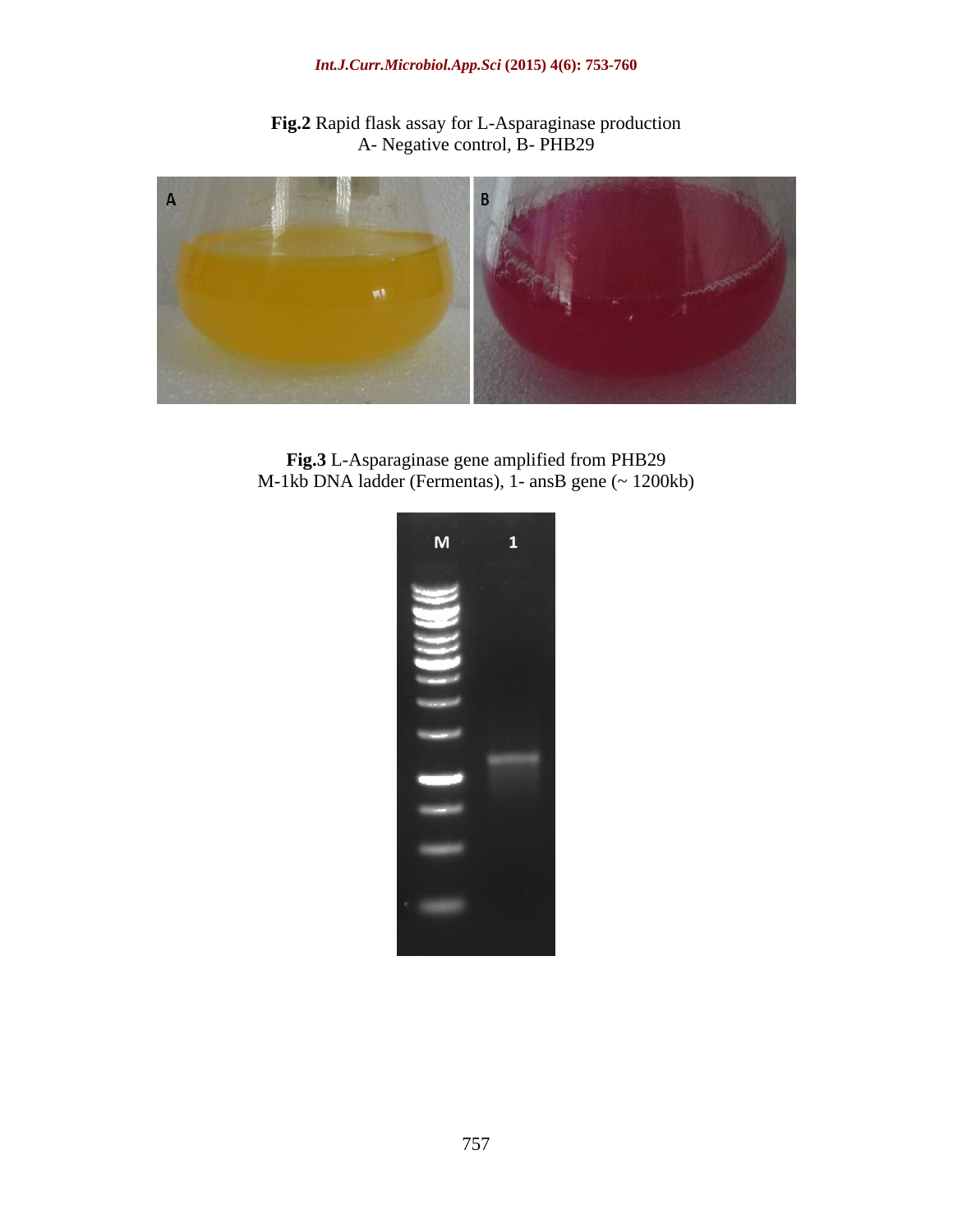## **Fig.4** Multiple alignment of ansB gene from PHB29 with its homologues from GenBank

| L-Asparaginase PHB29<br>Bacillus megaterium L-Asparagi<br>Bacillus aryabhattai L-Asparag | 10<br>MELKRIIGVTCLSSVILFSGPLSLVNASVNDSKMTVKNSVKEKLPNIKILATGGTIAGSSESSTDTTGYE  | 20 30 40 50 60      |  |  |
|------------------------------------------------------------------------------------------|-------------------------------------------------------------------------------|---------------------|--|--|
| L-Asparaginase PHB29<br>Bacillus megaterium L-Asparagi<br>Bacillus aryabhattai L-Asparag | 110<br>GSQNINNSILLKLAKRINTLLASKDVDGIVVTHGSDTMEETAYFLNLVVKSEKPVVVVGSMRPATAISAD | 120 130 140 150 160 |  |  |
| L-Asparaginase PHB29<br>Bacillus megaterium L-Asparagi<br>Bacillus aryabhattai L-Asparag | 210<br>GAARYITKTHTTAVDTFKSPEQGYTGEIAGDQVLFYNKATRKHTTQSLFDVSKLDKLPQVDIIYGYQNDS | 220 230 240 250 260 |  |  |
| L-Asparaginase PHB29<br>Bacillus megaterium L-Asparagi<br>Bacillus aryabhattai L-Asparag | TGARDAVKKGVVIVRSSRVGSGVVTHEESDDKDTFVTSDSLNPQKARILLMLALTKTKDPKKIQEYFNEY        |                     |  |  |

## **Fig.5** Secondary structure of ansB from PHB29 using SOPMA tool h-alpha helix, e-extended strand, t-beta turn, c-random coil

| 10 | 20                          | 30                                                                                       | 40 | 50 | 60 | 70 |
|----|-----------------------------|------------------------------------------------------------------------------------------|----|----|----|----|
|    |                             |                                                                                          |    |    |    |    |
|    |                             | MELKRI I GVTCLSSVI LESGPLSLVNASVNDSKMTVKNSVKEKLPNI KI LATGGT LAGSSESSTDTTGYE             |    |    |    |    |
|    |                             | hhhhhhet <i>ocooceeeeeoocheeehhhoo</i> ttheeehhhhhtt <i>oc</i> teeeeettoceeoocoocoocooco |    |    |    |    |
|    |                             | SGALDIKTIIKAVPOLKKLANVSGEOVVNIGSONINNSILLKLAKRINTLLASKDVDGIVVTHGSDTMEE                   |    |    |    |    |
|    |                             |                                                                                          |    |    |    |    |
|    |                             | TAYFI.NLVVKSEKPVVVVGSMRPATAISADGPLNLYNAVKIASTKEARNNGVLVALNDRIGAARYITKTH                  |    |    |    |    |
|    |                             |                                                                                          |    |    |    |    |
|    |                             | TTAVDTFKSPEOGYTGEIAGDOVLFYNKATRKHTTOSLFDVSKI.DKLPOVDIIYGYONDSRNFYDTAVKA                  |    |    |    |    |
|    |                             |                                                                                          |    |    |    |    |
|    |                             | GAKGIVVAGAGNGLLSDAALTGARDAVKKGVVIVRSSRVGSGVVTHEESDDKDTFVTSDSLNPOKARILL                   |    |    |    |    |
|    |                             | tcceeeeeecccceehhhhhhhhhhhhhtteeeeeccttcceeeeeccccccceeeecttccthhhhee                    |    |    |    |    |
|    | <b>MLALTKTKDPKKIOEYFNEY</b> |                                                                                          |    |    |    |    |
|    | ehhhht.ccccccchhhhhhhh      |                                                                                          |    |    |    |    |

Sequence length : 370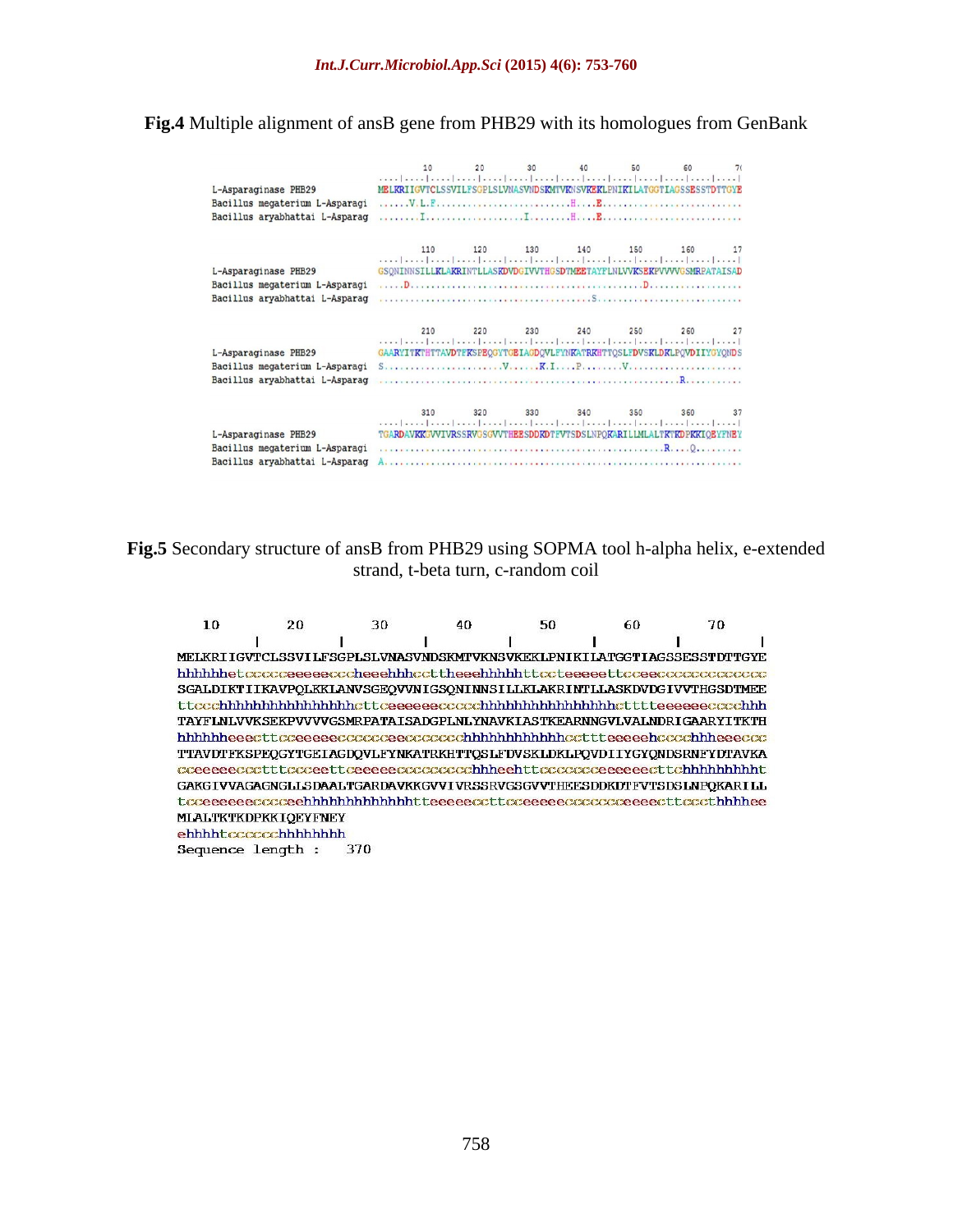

**Fig.6** 3-D structure of L-Asparaginase monomer designed using Swiss Model workspace

Forest soil is one of the most diverse activity (Prakasham *et al.*, 2010; Moorthy *et* microbial habitats on the earth. The soil *al*., 2010). The L-asparaginase producing bacterial community is a versatile resource capacity of the strain was confirmed by of novel therapeutic enzymes. The isolates screened in this study were obtained from occurred from yellow to pink, due to the forest soil of Western Ghats region. Many presence of  $NH_4^+$  formed as a by-product of reports are available so far on the occurrence L-asparaginase catalysis. The gene was of many soil bacteria with L-asparaginase activity. The forest soil of Kerala is rich in bacterial diversity, which has hidden weight of the protein was found to be 39.5 treasures of many therapeutically and industrially important metabolites and their an advantage to be used as a drug in human genes. It is worthwhile to explore the soil physiological conditions. The predicted bacteria which are a powerful resource of antigenicity score of the enzyme was 1.032 therapeutic enzyme L-asparaginase with novel properties. *E. coli* and *Erwinia* L-asparaginases.

In this study we isolated a bacterial strain The results confirmed the potential of the PHB29 which harbours a potential enzyme to develop into a good anticancer periplasmic L-asparaginase (*ansB*) gene. drug. Commercially L-asparaginase is The plate diffusion assay used here, is a produced by fermentation of wild strains. rapid screening method for screening The production of large quantities of the asparaginase producing bacteria (Gulati *et al*., 1997). The bacterium was identified as efficiency of the technique. The clinical *Bacillus megaterium* through 16S rDNA application of the drug is limited because of sequencing and its *ansB* gene was PCR amplified. Similarly many *Bacillus* spp. beneficial to search the soil micro biome to isolated from soil and marine sediments explore potential L-asparaginase genes and were reported for their L-asparaginase

rapid flask assay in which the colour change L-asparaginase catalysis. sequenced and the secondary and tertiary structures were studied. The molecular kDa, and this smaller size of the protein has which is comparable with the antigenicity of

enzyme is restricted due to the low the extremely high price of the drug. So it is construct suitable recombinants to over